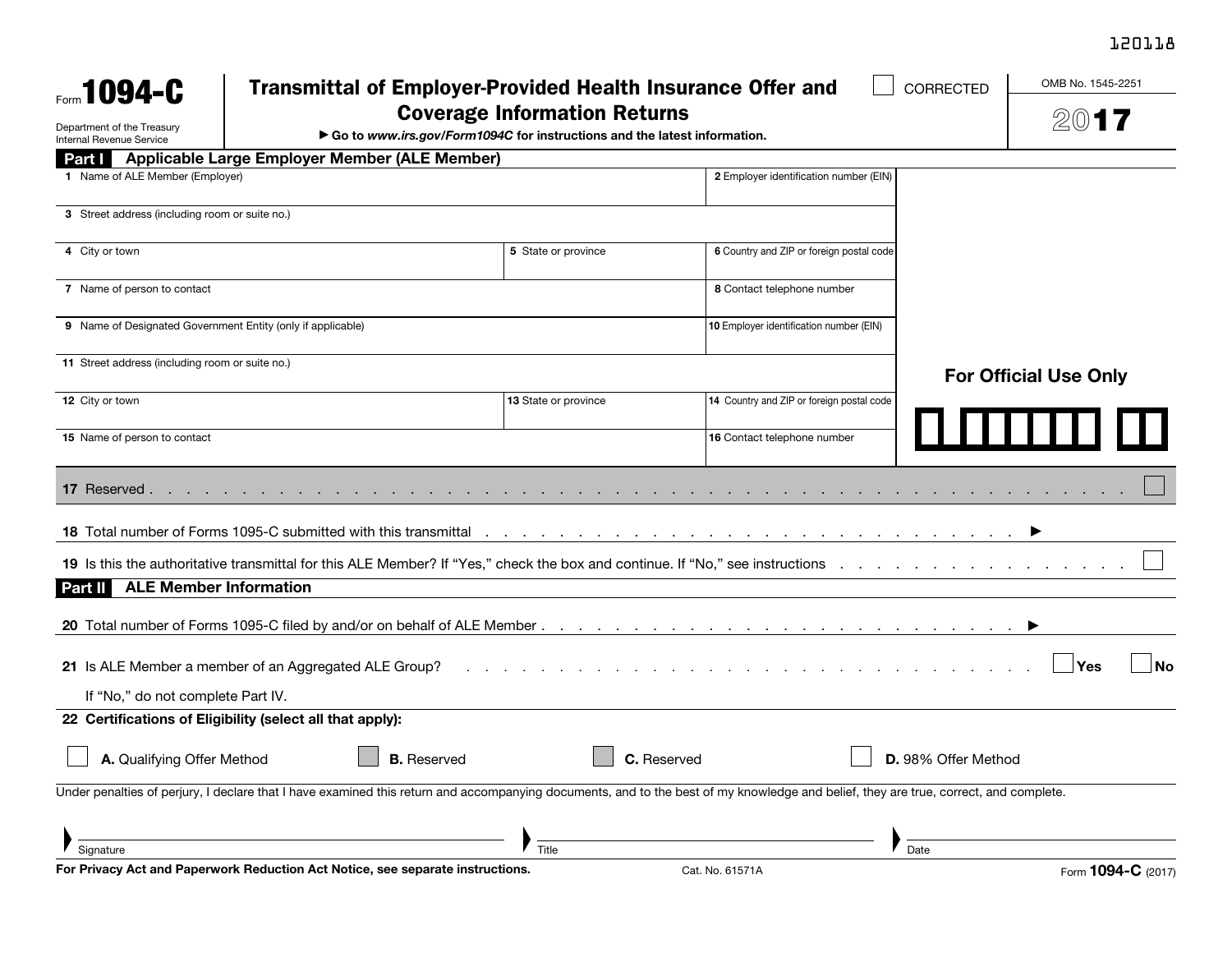## 120218

|            | Page 2<br>Form 1094-C (2017) |                                                   |    |                                                              |                                            |                                   |              |  |
|------------|------------------------------|---------------------------------------------------|----|--------------------------------------------------------------|--------------------------------------------|-----------------------------------|--------------|--|
|            |                              | Part III ALE Member Information-Monthly           |    |                                                              |                                            |                                   |              |  |
|            |                              | (a) Minimum Essential Coverage<br>Offer Indicator |    | (b) Section 4980H Full-Time<br>Employee Count for ALE Member | (c) Total Employee Count<br>for ALE Member | (d) Aggregated<br>Group Indicator | (e) Reserved |  |
|            |                              | Yes                                               | No |                                                              |                                            |                                   |              |  |
| 23         | All 12 Months                |                                                   |    |                                                              |                                            |                                   |              |  |
| 24         | Jan                          |                                                   |    |                                                              |                                            |                                   |              |  |
| 25         | Feb                          |                                                   |    |                                                              |                                            |                                   |              |  |
| 26         | Mar                          |                                                   |    |                                                              |                                            |                                   |              |  |
| ${\bf 27}$ | Apr                          |                                                   |    |                                                              |                                            |                                   |              |  |
| 28         | May                          |                                                   |    |                                                              |                                            |                                   |              |  |
| 29         | June                         |                                                   |    |                                                              |                                            |                                   |              |  |
| 30         | July                         |                                                   |    |                                                              |                                            |                                   |              |  |
| 31         | Aug                          |                                                   |    |                                                              |                                            |                                   |              |  |
| 32         | Sept                         |                                                   |    |                                                              |                                            |                                   |              |  |
| 33         | Oct                          |                                                   |    |                                                              |                                            |                                   |              |  |
| 34         | Nov                          |                                                   |    |                                                              |                                            |                                   |              |  |
| 35         | Dec                          |                                                   |    |                                                              |                                            |                                   |              |  |